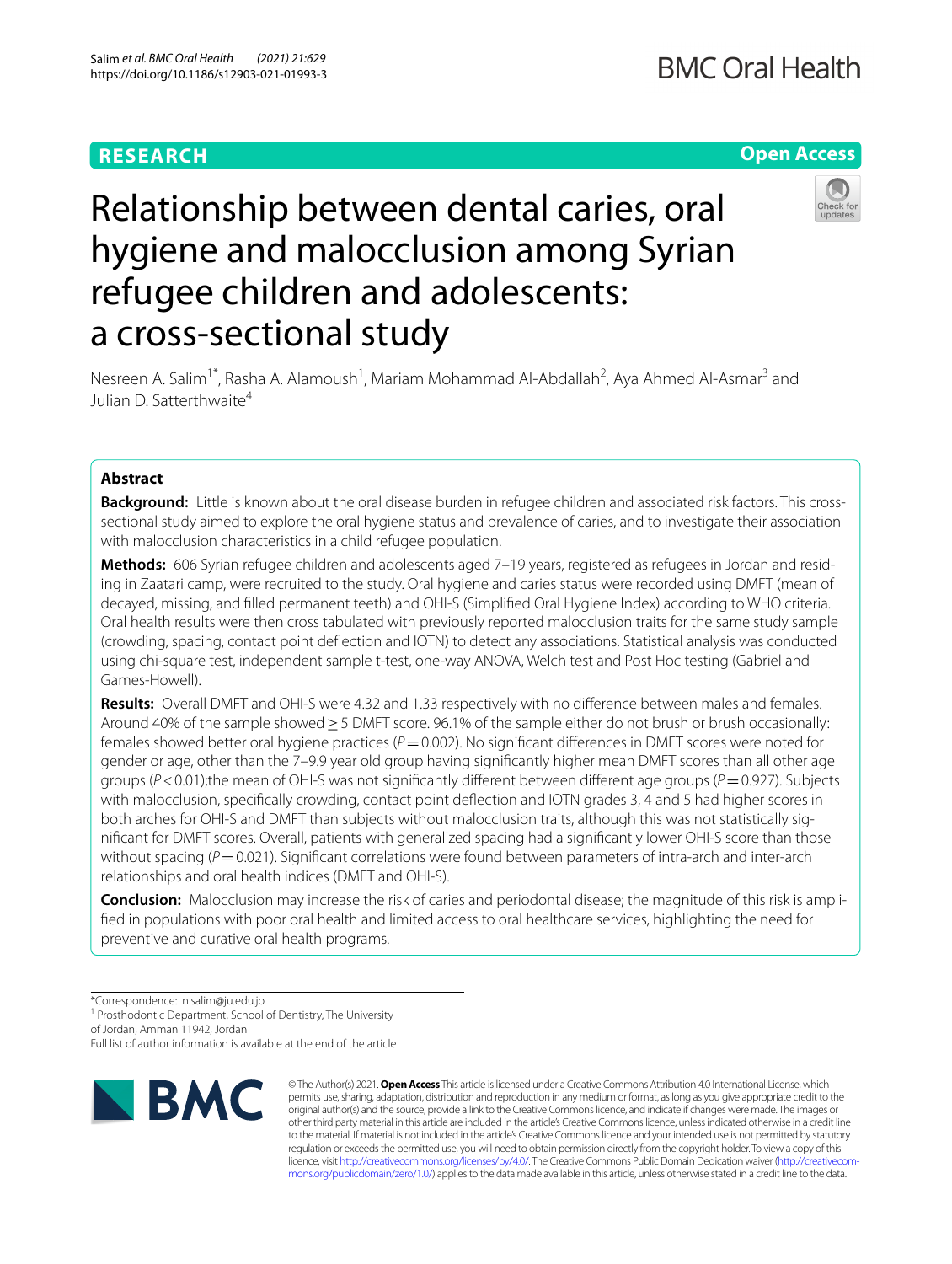**Keywords:** Dental caries, Malocclusion, Refugee, Oral health, Oral hygiene index, DMF index

## **Background**

Malocclusion has been associated with psychosocial distress, discomfort, low quality of life, poor periodontal condition, and impaired masticatory function  $[1, 2]$  $[1, 2]$  $[1, 2]$ . This impacts quality of life and leads to increased demand for orthodontic treatment, especially for children and adolescents with this age group being susceptible to psychological trauma and infuence on educational and social skills  $[3, 4]$  $[3, 4]$  $[3, 4]$  $[3, 4]$  $[3, 4]$ . The dental health component (DHC) of the Index of Orthodontic treatment Needs (IOTN) [\[5\]](#page-7-4) aims to quantify treatment need based on the harmful efects of malocclusion: heterogeneous values of orthodontic treatment needs have been reported in diferent countries ranging from 71% in Jordanian school children to 93% in 11–14-year-old Italian children [\[6](#page-7-5), [7](#page-7-6)]. Diferences in ethnicity and study methodology underlie some of these variations [\[5](#page-7-4)].

Dental caries, along with periodontal disease, contributes signifcantly to the global burden of chronic diseases [\[8](#page-7-7), [9](#page-7-8)], although the infuence of malocclusion on disease levels is unclear, with conficting results in relation to both periodontal condition [[10,](#page-7-9) [11](#page-7-10)], and also caries [[12](#page-7-11)[–15](#page-7-12)]. Some traits of malocclusion might hamper efficient oral hygiene  $[16, 17]$  $[16, 17]$  $[16, 17]$  $[16, 17]$ : for example, crowding is highly correlated to increased plaque indices and gingival infammation [\[18\]](#page-7-15) and caries may be associated with spacing [\[12](#page-7-11)], crowding [\[19\]](#page-7-16), and increased or reduced overbite [[12,](#page-7-11) [13\]](#page-7-17). Also, caries and early tooth loss may in turn lead to occlusal irregularities and malocclusion [\[20](#page-7-18)]. However, maintenance of good oral hygiene may be more important than the improvement provided by orthodontic treatment [\[10](#page-7-9), [11](#page-7-10)].

Children and adolescents constitute about 35.2% of the total refugee population in Jordan [\[21](#page-7-19)] (nearly 330,000 below 17 years) and about 56.0% of the Zaatari camp population (over 43,000 below 17 years). Rates of dental disease have increased since the war in Syria began, and caries is the second most commonly reported health issue among refugees after the common cold [\[22](#page-7-20)], with the high prevalence of dental disease among immigrants and refugees being attributed to the difficulties in accessing dental services, cost, poor quality nutrition, poor diet and low priority given to dental care during the migration process [[23](#page-7-21)[–25](#page-7-22)].

The presence of malocclusion in refugee populations may further complicate their already-deteriorated oral health and negatively affect quality of life [[26](#page-7-23), [27\]](#page-7-24); however, the relationship between dental caries, oral hygiene and malocclusion has not yet been investigated in Syrian refugee children and adolescents and such information is important to target healthcare services and priorities according to an evidence-base. The aim of this study was to evaluate the overall oral health of refugee children to investigate any association with malocclusion traits. The specifc objectives were to assess oral health using DMFT index and oral hygiene scores (OHI-S) and to evaluate any relationship to existing orthodontic problems.

## **Methods**

## **Study design and study group**

A cross-sectional clinical survey was conducted from October 2019 to December 2019. Participants were Syrian refugee children and adolescents aged 7–19 years, registered as refugees in Jordan and residing in Zaatari camp. All child attendees/parents to the camp dental clinic during this period were invited to participate.

## *Demographic and general dental data*

Gender, age, and oral habits were recorded. Age was categorized into: A1: 7–9.9 yrs., A2: 10–12.9 yrs., A3: 13–15.9 yrs., A4: 16–19 yrs.

## *Clinical examination*

Examination was carried out by a prosthodontist (frst author) who had been previously trained in the standardized diagnostic criteria and the basic methods outlined by the WHO [[28\]](#page-7-25), assisted by 2 junior dentists. Prior to the main study, a group of 30 patients aged 7–19 years (not part of the study sample) were examined for intraexaminer calibration, with an excellent level of agreement (Cohen's kappa coefficient=0.94). A total of 606 individuals were examined in Zaatari dental clinics. The clinics had a high level of attendance, and there was thus no need for further active recruitment.

Sample size was calculated prior to data collection using expected sample size formula. Our target population were children and adolescents in Zaatari camp (around 37,000) and with a power of 85%, alpha value of 0.05 (a margin of error of 5%), and a confdence interval of 95% the calculated sample was  $381$  [\[29](#page-7-26)]. Therefore we aimed for a sample of around 600 to take into consideration that our study included multiple comparisons of proportions and ranked values.

Dental examinations were carried out on reclined patients using a basic disposable oral mirror and a WHO periodontal probe. The average time for examination time of each child was approximately 5 min. An oral health assessment form was developed, based on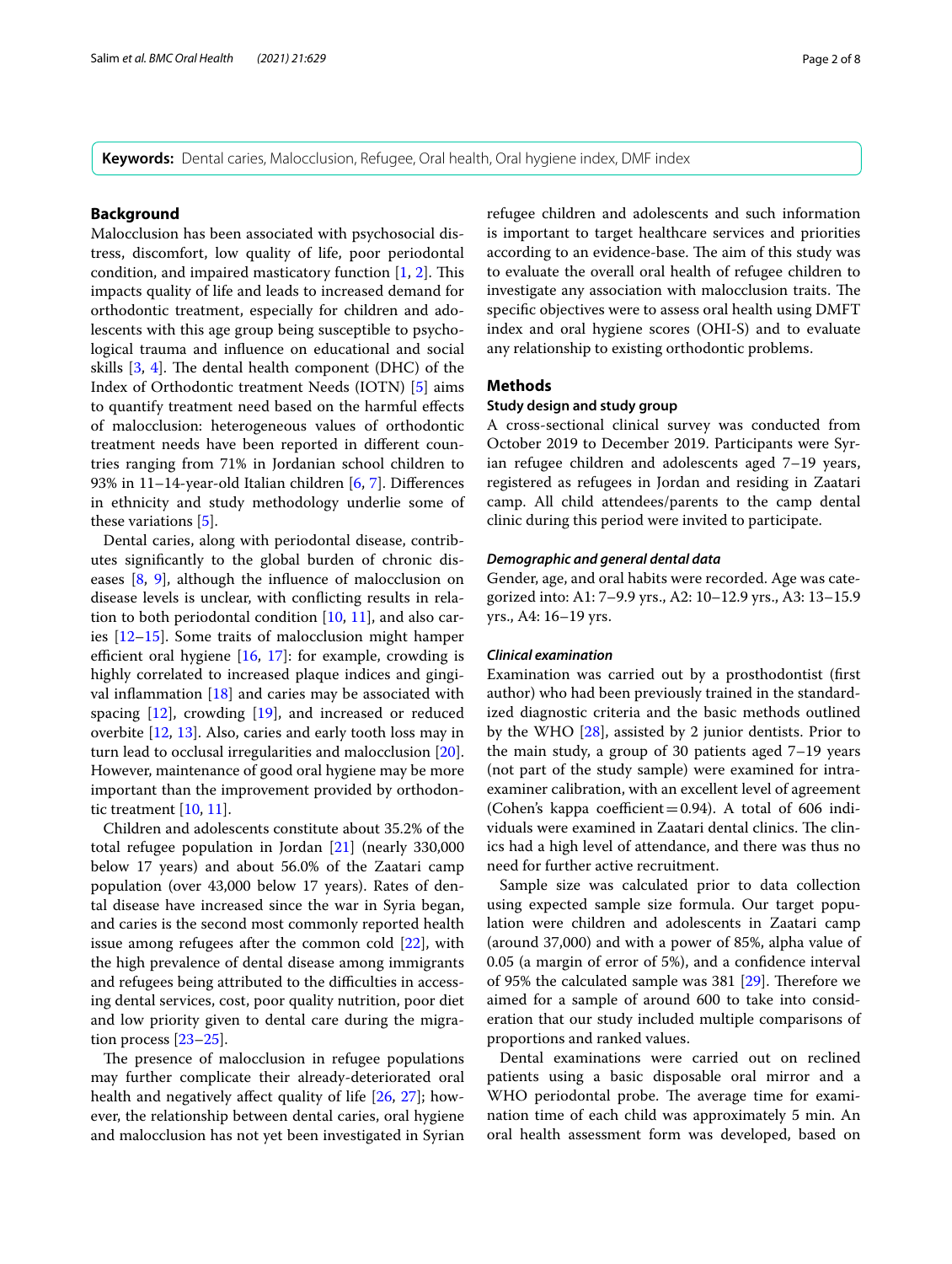the model suggested by the WHO [\[28](#page-7-25)]; for each patient demographic (age, gender); frequency of tooth brushing was recorded, as well as clinical variables as below:

## *Dental caries*

- 1. Inspection of caries prevalence and history was measured using DMFT (mean of decayed, missing, and flled permanent teeth).
- 2. Signifcant caries index (SiC) was obtained by calculating the mean DMFT/dmft score of the third of the population with the highest DMFT/dmft [[30](#page-7-27)]. With SiC/dmft being the signifcant caries index for primary teeth and SiC/DMFT being the signifcance caries index for permanent teeth.

## *Oral hygiene*

Oral hygiene status was registered using the oral hygiene index simplifed (OHI-S) (a combination of the debris index and the dental calculus index to determine the status of oral hygiene). For those participants aged 5 to 6 years, labial surfaces of the 54, 64, 61, 82 and the lingual surface of 75 and 85 were assessed. For mixed dentitions the labial surface of 26 and the lingual surface of 46 were also considered. For participants with most of their permanent teeth the labial surfaces of 11, 26, 16, 31 and the lingual surfaces of 36 and 46 were examined [[31](#page-7-28)].

#### **Statistical analysis**

Data were assessed using SPSS version 23.0 (IBM Corp. Armonk, NY). Descriptive analysis and frequency tables were used for general description; a chi-square test was performed to identify any signifcant diferences in the mean of the DMFT and OHI-S between gender and age groups. The mean of the DMFT and OHI-S was compared between genders using an independent sample t-test. To compare the DMFT and OHI between the four age groups as well as the fve oral hygiene method groups, the homogeneity of variances was tested. For those proved homogeneous, one-way ANOVA was used, otherwise a Welch test was used. Signifcant diferences between any of the tested groups were further investigated by Post Hoc testing (Gabriel and Games-Howell) to identify groups that were significantly different. The level of signifcance was set at *P*<0.05.

The results of oral health were cross tabulated with malocclusion fndings that have been reported previously for the same population sample (crowding, spacing IOTN and contact point defection) [[32\]](#page-7-29).

## **Results**

### **Descriptive statistics of the sample**

606 children/adolescents participated in the study. 96.2% of the sample was ft and healthy and the remaining suffered from chronic disorders such as asthma, epilepsy and allergy. Demographics and oral hygiene practices are given in Table [1](#page-2-0). The proportion with poor oral hygiene practices (did not brush) was signifcantly worse in males  $(P=0.008)$ , and those reporting good oral hygiene practices (brush once) was signifcantly higher in females (*P*=0.002, Table [1](#page-2-0)).

The mean DMFT was  $4.32$  (4.33 for males and  $4.31$  for females); 92.4% of the subjects had a DMFT score>0 and 39.4% of subjects had a DMFT $\geq$ 5.0 with a significant caries index (SiC) of 8 (Fig. [1](#page-3-0)). The mean of oral hygiene index simplifed (OHI-S) was 1.33 (1.32 for males and 1.35 for females). No signifcant diferences in DMFT were noted for gender or age, other than the 7–9.9 year old group having signifcantly higher mean DMFT than other age groups  $(P<0.01)$ .

Children with IOTN grade 3, 4 and 5 had signifcantly higher OHI-S than grade 1  $(P<0.01)$ . The OHI-S in subjects with IOTN grade 1 was signifcantly lower than subjects with grade 3 and 4 ( $P=0.031$ ,  $P<0.001$  respectively: Table [2](#page-3-1)). Regression analysis showed that DMFT was not significantly correlated to the IOTN  $(P=0.248)$ , while OHI was signifcantly and positively correlated to the IOTN  $(P = 0.002)$ .

OHI-S was signifcantly lower in those with no arch crowding compared to those with moderate and severe crowding  $(P=0.001)$ , and those with mild crowding had

<span id="page-2-0"></span>**Table 1** Age groups and oral health methods by gender

| <b>Parameters</b>   | Gender N (%)       | <b>Total</b><br>$(N = 606)$ |     |      |
|---------------------|--------------------|-----------------------------|-----|------|
|                     | Male<br>280 (46.2) | Female<br>326 (53.8)        | N   | $\%$ |
| Age<br>(years)      |                    |                             |     |      |
| A1 $(7-9.9)$        | 47 (17)            | 27(8)                       | 74  | 12.2 |
| A2 (10-12.9)        | 141 (50)           | 181 (56)                    | 322 | 53.1 |
| A3 (13-15.9)        | 79 (28)            | 96 (29)                     | 175 | 28.9 |
| A4 (16-19)          | 13(5)              | 22(7)                       | 35  | 5.8  |
| Oral hygiene method |                    |                             |     |      |
| None*               | 97(35)             | 69(21)                      | 166 | 27.4 |
| Rinse only          | 4(1)               | 1(0.3)                      | 5   | 0.8  |
| Irregular brush     | 118 (42)           | 130 (40)                    | 248 | 40.9 |
| Brush once a day*   | 22(8)              | 64 (19.7)                   | 86  | 14.2 |
| Brush twice a day   | 39 (14)            | 62(19)                      | 101 | 16.7 |

N: Number of subjects

\*Signifcance diference between males and females at *P*<0.01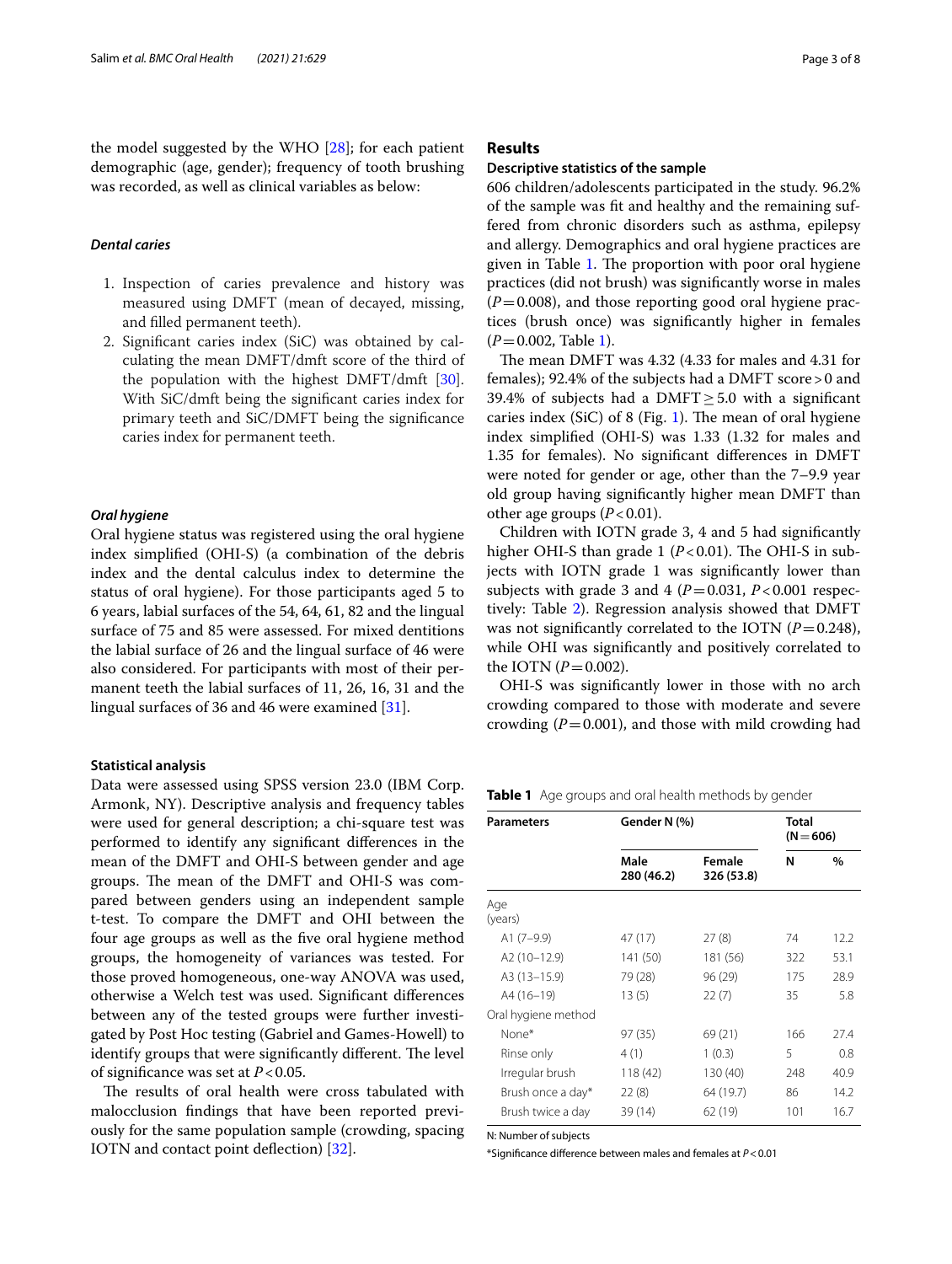

<span id="page-3-1"></span><span id="page-3-0"></span>**Table 2** Comparison of DMFT and OHI-S means by IOTN group

| Index on orthodontic treatment need<br>(DHC) |                 | I-Gender N (%)                                       |          | Total ( $N = 606$ ) | <b>II-Overall OH indices</b> |                         |
|----------------------------------------------|-----------------|------------------------------------------------------|----------|---------------------|------------------------------|-------------------------|
|                                              |                 | Males ( $N = 280$ )<br><b>Females</b><br>$(N = 326)$ |          | N(%)                | <b>DMFT</b><br>Mean (SD)     | OHI-S<br>Mean (SD)      |
| Grades and treatment needs                   |                 |                                                      |          |                     |                              |                         |
| Grade 1                                      | No need         | 53 (19)                                              | 49 (15)  | 102(16.8)           | 3.85(2.55)                   | $1.09^{\text{A}}(0.57)$ |
| Grade 2                                      | l ittle need    | 41 (15)                                              | 53 (16)  | 94 (15.5)           | 4.55(3.08)                   | 1.34 (0.72)             |
| Grade 3                                      | Borderline need | 81 (29)                                              | 82(25)   | 163 (26.9)          | 4.05(2.90)                   | 1.33* (0.76)            |
| Grade 4                                      | Definitive need | 88 (31)                                              | 123 (38) | 211 (34.8)          | 4.63(3.29)                   | $1.44^{\circ}$ (0.90)   |
| Grade 5                                      |                 | 17(6)                                                | 19(6)    | 36(5.9)             | 4.39(3.39)                   | $1.47^*$ (0.80)         |

 $^{\circ}$   $^{\alpha}$ ¥Significant difference at P $^{\circ}$  0.05 in the same column

signifcantly lower OHI-S than those with severe crowding  $(P=0.005)$ . OHI-S was significantly and positively correlated to the severity of crowding in both arches (*P*<0.001), and signifcantly and negatively correlated to the severity of spacing in the upper arch  $(P=0.002)$ and in the lower arch  $(P=0.031)$ . OHI-S was not signifcantly diferent based on the severity of lower arch spacing although those with no upper arch spacing had signifcantly higher mean OHI-S than those with generalized spacing  $(P=0.001)$ . The DMFT was not significantly diferent based on the severity of upper or lower arch crowding  $(P=0.153$  and 0.158, respectively: Table four), although was signifcantly higher for those with generalized lower arch spacing than with no spacing.  $(P=0.014)$ . Overall, patients with generalized spacing had signifcantly lower OHI-S than patients with no spacing  $(P=0.021)$  and patients with generalized spacing had signifcantly higher DMFT than patients with no spacing  $(P=0.014,$  Table [3](#page-4-0)).

In the upper arch, patients with no contact point deflection had significantly lower OHI-S than those with deflection of  $1-2$  mm and  $\frac{3}{4}$  mm ( $P = 0.007$ ) and  $P = 0.004$ , respectively); those with deflection 1 mm had significantly lower OHI-S than other groups (*P* < 0.001, *P* = 0.002, *P* < 0.001 respectively). However in the lower arch, patients with no lower contact point deflection had significantly lower OHI-S compared to those with deflection of  $4 \text{ mm}$  ( $P = 0.004$ ); those with lower arch contact point deflection of  $\leq 1$  mm had significantly lower OHI-S than those with deflection of 2–4 mm and  $\degree$  4 mm (*P* = 0.013 and *P* < 0.001, respectively). Patients with lower arch contact point deflection of 1–2 mm had significantly lower OHI than those with deflection of > 4 mm ( $P = 0.036$ , Table [4\)](#page-4-1). OHI-S was significantly and positively correlated to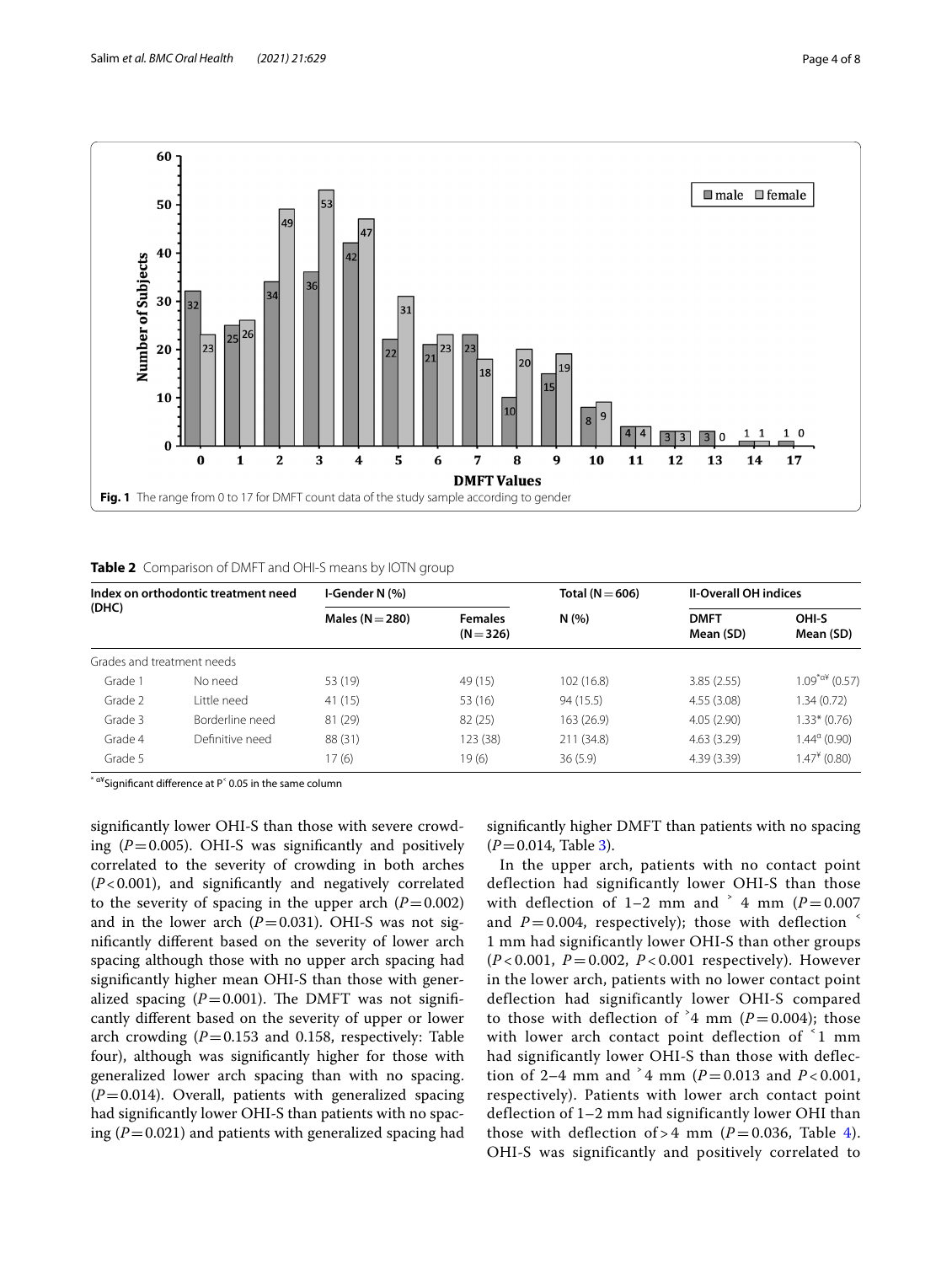| <b>Parameters</b> | Crowding        |                       |                       |                    | Spacing        |             |               |  |
|-------------------|-----------------|-----------------------|-----------------------|--------------------|----------------|-------------|---------------|--|
|                   | None            | Mild                  | Moderate              | Severe             | None           | Localized   | Generalized   |  |
| Upper             |                 |                       |                       |                    |                |             |               |  |
| Mean (SD)         |                 |                       |                       |                    |                |             |               |  |
| <b>DMFT</b>       | 4.21(3.05)      | 4.03(2.75)            | 4.55(3.25)            | 4.86(3.27)         | 4.36(3.00)     | 3.87(2.76)  | 4.59(3.61)    |  |
| OHI-S             | $1.18***(0.64)$ | $1.37*$ (0.78)        | $.57^{\alpha}$ (0.90) | $1.484$ (0.96)     | $1.39*$ (0.84) | 1.28 (0.59) | $1.09*(0.64)$ |  |
| Lower             |                 |                       |                       |                    |                |             |               |  |
| Mean (SD)         |                 |                       |                       |                    |                |             |               |  |
| <b>DMFT</b>       | 4.32(3.11)      | 4.19(2.95)            | 4.00(2.92)            | 5.01(3.25)         | $4.24*$ (2.98) | 4.02(2.91)  | $5.37*(3.69)$ |  |
| OHI-S             | $1.21**$ (0.70) | $1.27^{\alpha}(0.64)$ | $.48*(0.97)$          | $1.71^{4a}$ (1.03) | 1.36 (0.81)    | 1.32 (0.66) | 1.09 (0.62)   |  |

<span id="page-4-0"></span>**Table 3** Comparison of DMFT and OHI-S means by crowding and spacing

\* α¥Signifcance diferences at *P*<0.05 in the same row for each parameter

<span id="page-4-1"></span>

|            | Table 4 Comparison of DMFT and OHI-S means by contact |  |  |  |  |
|------------|-------------------------------------------------------|--|--|--|--|
| deflection |                                                       |  |  |  |  |

| <b>Deflection</b> | <b>DMFT</b><br>Mean (SD) | OHI<br>Mean (SD)                             |
|-------------------|--------------------------|----------------------------------------------|
|                   | $P = 0.576$              | $P = 0.000$                                  |
| Upper arch<br>(n) |                          |                                              |
| None<br>(149)     | 4.11(2.67)               | $1.19(0.63)$ <sup>*a</sup>                   |
| $<$ 1 mm<br>(84)  | 4.45(3.35)               | 1.00 $(0.53)^{4\Omega\psi}$                  |
| $1-2$ mm<br>(129) | 4.10 (2.89)              | $1.48(0.79)*$ <sup>**</sup>                  |
| $2-4$ mm<br>(118) | 4.32 (2.84)              | 1.35 $(0.76)$ <sup><math>\Omega</math></sup> |
| $>4$ mm<br>(126)  | 4.68 (3.58)              | $1.56(1.00)^{\alpha\psi}$                    |
| <b>Deflection</b> | <b>DMFT</b><br>Mean (SD) | OHI<br>Mean (SD)                             |
|                   | $P = 0.364$              | $P = 0.000$                                  |
| Lower arch<br>(N) |                          |                                              |
| None<br>(127)     | 4.09 (2.84)              | $1.21(0.73)$ *                               |
| $<1$ mm<br>(150)  | 4.22 (2.99)              | 1.16 $(0.62)^{\alpha\Omega}$                 |
| $1-2$ mm<br>(135) | 4.10 (2.80)              | $1.31(0.68)^{*}$                             |
| $2-4$ mm<br>(100) | 4.67 (3.42)              | 1.48 $(0.86)^\alpha$                         |
| $>4$ mm<br>(94)   | 4.70 (3.32)              | $1.66(1.02)*^{\Omega*}$                      |

\* α ¥ΩψSignifcance diferences at *P*<0.05 in the same column for each parameter

the severity of contact point deflection in both arches (*P* < 0.001). Patients who brushed twice a day had significantly lower OHI-S scores compared to patients who reported no brushing (*P* < 0.001) and patients with irregular brushing habits (*P* < 0.001). DMFT scores showed no differences between all groups  $(P=0.652)$ , Table [5\)](#page-5-0).

## **Discussion**

The data concerning the extent of the oral health burden experienced by a growing number of refugees worldwide is limited [[33](#page-7-30)]. Generally, oral health information about this underprivileged population suggests poor oral health and weak oral hygiene practices [\[22](#page-7-20), [23\]](#page-7-21). To our knowledge, this is the frst study to investigate the association between oral health status and malocclusion characteristics in child/adolescent refugees.

This study clearly demonstrated that the oral health status of child refugees in Zaatari camp (the second largest refugee camp worldwide) compares poorly with that of the general population and other child refugee populations, with very high unmet oral health needs [[34](#page-7-31)[–36](#page-7-32)]. Surprisingly, the oral health status of the refugee children in this study showed inferior oral health status compared to other Syrian refugees residing in districts outside the camp in the same country (Jordan); this could be because better overall services are provided outside the camp [[37\]](#page-7-33). The prevalence of caries was  $92.4\%$ , which is a worryingly high percentage, justifying the need for efficient oral health programs to ensure that dental needs are targeted efficiently, appropriately and in a timely manner. Moreover, nearly 96% of this population showed none or very poor oral hygiene practices, which is a major factor to maintain adequate oral health, as highlighted by those with good oral hygiene practices showing signifcantly lower OHI-S scores.

Limited fnancial resources, scarcity of healthcare services, limited accessibility to proper nutrition and clean water, and being in a new community outside the habitual healthcare system, all are risk factors that increase oral health diseases and negatively afect the quality of life [[22,](#page-7-20) [23](#page-7-21), [38](#page-7-34)]. In addition, dental care is not frequently considered a main concern among refugees except for pain-associated emergencies as difficulty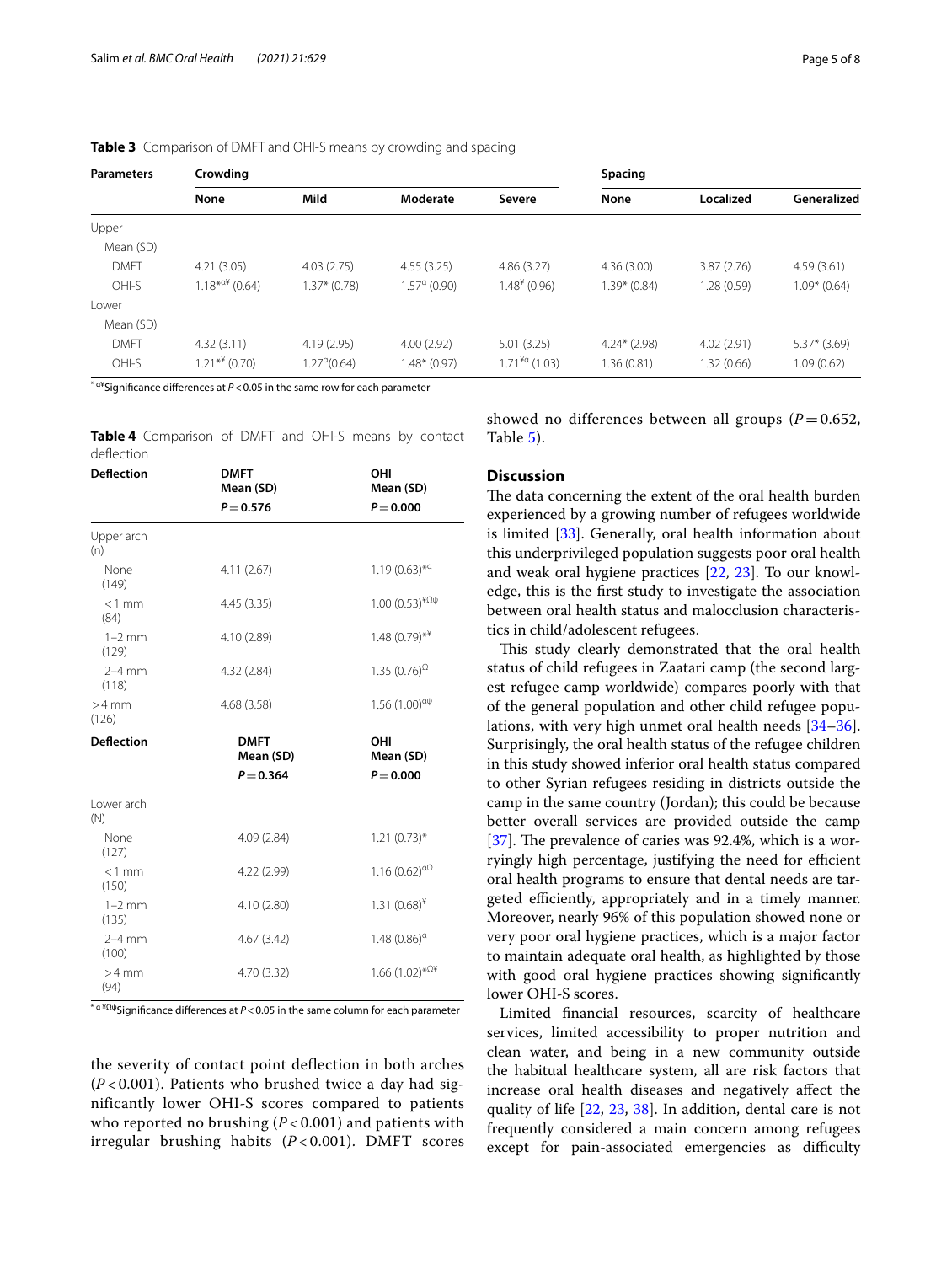<span id="page-5-0"></span>**Table 5** Comparison of DMFT and OHI-S means by oral hygiene  $(1=$  none,  $2=$  rinse only,  $3=$  irregular brushing,  $4=$  brush once a day, 5=brush twice a day)

| Oral hygiene method<br>groups | <b>DMFT</b><br>Mean (SD) | OHI-S<br>Mean (SD)    |  |  |
|-------------------------------|--------------------------|-----------------------|--|--|
|                               | $P = 0.652$              | $P = 0.00$            |  |  |
| $N = 166$                     | 4.48(3.2)                | $1.48(0.89)$ *        |  |  |
| 2<br>$N = 5$                  | 3.20(4.1)                | 1.73(0.77)            |  |  |
| 3<br>$N = 248$                | 4.35(3.0)                | $1.39(0.78)^{\alpha}$ |  |  |
| $\overline{4}$<br>$N = 86$    | 3.94(2.5)                | 1.22(0.70)            |  |  |
| 5<br>$N = 101$                | 4.34(3.1)                | $1.02(0.60)*a$        |  |  |

\*α 1 and 3 had signifcantly higher OHI-S than 5 at *P*<0.01

to access dental services is a considerable barrier [\[36](#page-7-32)]; subsequently, extraction is the most common treatment provided to child refugees, partly because teeth are severely destructed, and unexpectedly partly due to parental request—even for teeth that can be maintained [[36\]](#page-7-32). This may reflect the lack of education and poor attitude towards the importance of dental treatment and the maintenance of optimal oral health [\[23](#page-7-21)]. Moreover, in this camp specifcally, the dental services are funded by NGOs and depend on volunteer dentists, and are limited to emergency and routine dental treatment, including restorative care and extractions [\[23](#page-7-21)]. All expensive and sophisticated restorative, surgical, and prosthetic dental services are unavailable [[23\]](#page-7-21). Long waiting times and a limited number of dental clinics are other challenging factors [\[39\]](#page-7-35).

Although there was no signifcant diference in DMFT and OHI-S scores according to gender, females showed signifcantly better oral health practices than males concerning brushing frequency. These findings are consistent with previous studies  $[40, 41]$  $[40, 41]$  $[40, 41]$  $[40, 41]$ . However, the negative impact of poor oral hygiene practices, especially in these males, may not manifest itself until adult life [[12\]](#page-7-11).

Caries prevalence was related to age, with 7–10 yearolds having the highest DMFT score. This could be related to the dental status at this age where most of primary teeth are carious or lost and many of permanent teeth have not yet erupted. Moreover, at this age the efect of malocclusion is very pronounced, in a growing arch with many erupting teeth and limited manual brushing efficiency compared to other older subjects: all these factors may afect the oral health of those subjects negatively [\[15\]](#page-7-12).

Oral health status was signifcantly related to the orthodontic treatment need, especially for subjects with grade 4 or 5. The occlusal irregularities impede oral hygiene as well as self-cleansing mechanisms, thus result in increased accumulation of dental plaque and/or calculus [\[18](#page-7-15), [41](#page-7-37)]. However, although the DMFT scores were higher in grades 3, 4 and 5, these differences were not significant. These results are in line with a previous study [[12\]](#page-7-11). Although DMFT scores did not rise to a signifcant level, it indicates a trend toward more favorable dental health in subjects with low IOTN levels.

Crowding is an important occlusal trait that has been investigated extensively [\[2](#page-7-1), [18](#page-7-15), [41\]](#page-7-37). In the current study, a signifcant relation was detected between crowding in both arches and oral hygiene. Even moderate crowding showed higher OHI-S compared to mild or no crowding cases. Diferences in methodologies and indices used to evaluate both occlusal and oral hygiene complicate comparisons with previous studies. A weak but signifcant relationship between occlusal crowding and increased gingivitis has been shown previously [[2\]](#page-7-1), additionally a strong association between crowding and gingival infammation has been shown, however irregularities were not associated with signifcant gingival infammation in objects with meticulous oral hygiene practices [[18\]](#page-7-15). Conversely, another study showed no association between crowding and gingival condition [\[42](#page-7-38)]. In this study the mean of DMFT was not signifcantly diferent based on the severity of crowding in both arches, but all scores increased as the severity of crowding increased, which may indicate a negative impact of crowding on dental health and caries that may manifest in adult life [[12\]](#page-7-11). Previous studies have indicated a signifcant correlation between crowding and caries [\[15](#page-7-12), [43\]](#page-7-39), while others have not shown this correlation [[12\]](#page-7-11).

Spacing has been studied as a favorable condition that improves cleansability and thus gingival heath. In this study, spacing in the upper arch was a favorable trait with lower OHI-S compared to subjects with no spacing. This is in line with a previous study, where subjects with spacing in the upper arch showed less gingivitis [\[41](#page-7-37)]. However, this was not the case for the lower arch, where the mean OHI-S was not signifcantly diferent based on the severity of lower arch spacing, although the scores were lower for subjects with spacing. This may be explained by poorer oral hygiene practices and food accumulation in the lower jaw, and the circumstantially disadvantageous location of lower molars which makes it more difficult to remove plaque from these teeth [\[44](#page-7-40)]. Accessibility and manual dexterity of brushing are other factors that may obscure the association between spacing and plaque accumulation in lower arch [\[41](#page-7-37)], for example higher DMFT scores in subjects with spacing in the lower arch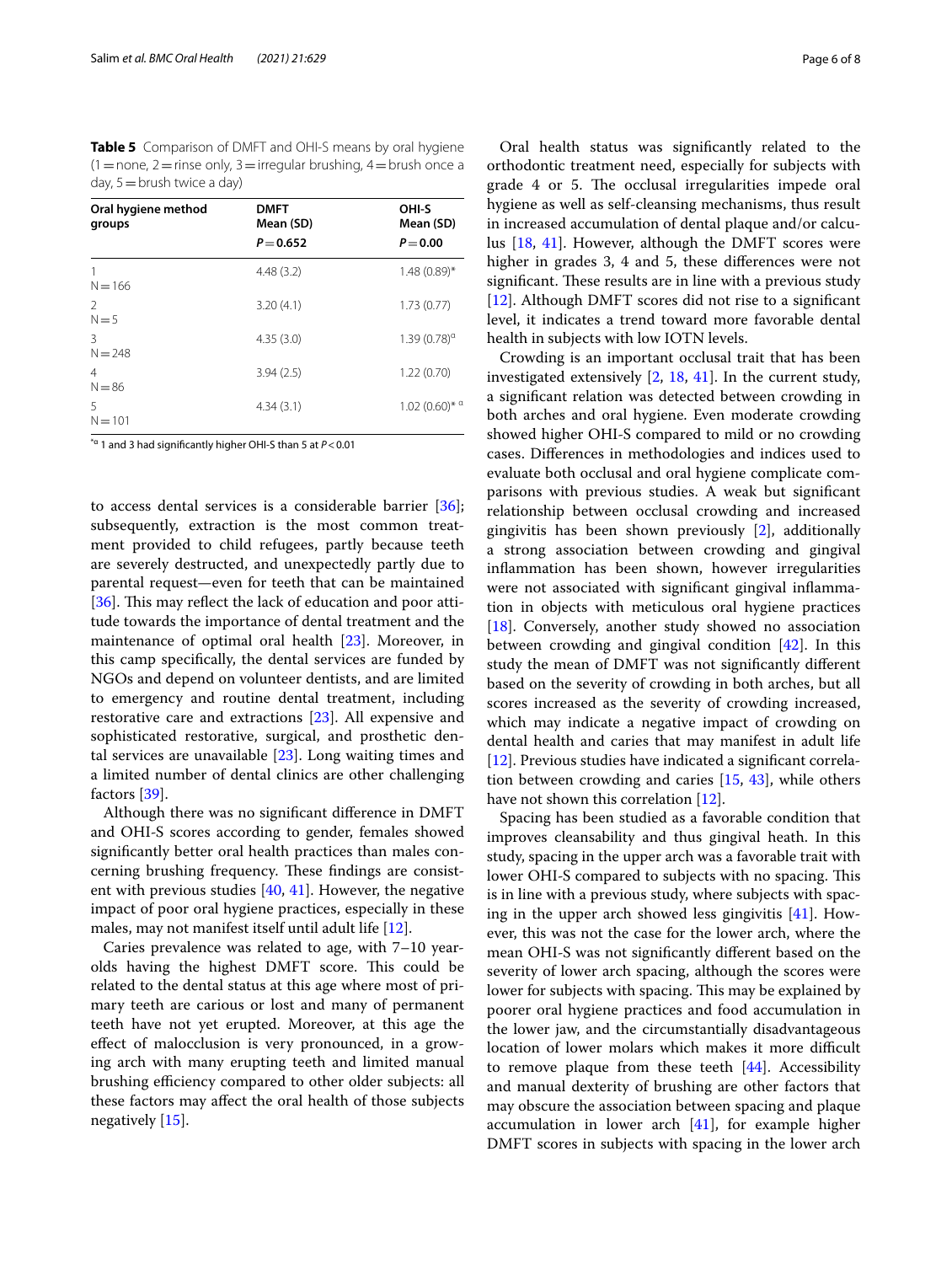compared to others could be due to food trapping and plaque accumulation and consequently more carious lesions. However, subjects with spacing had lower OHI-S scores than other subjects generally.

Oral health was highly related to the severity of the contact point defection in both arches. Defected contacts facilitate food impaction and hinder the efectiveness of oral hygiene practices with those having severe defections having gingivitis and shallow periodontal pockets [[18,](#page-7-15) [45](#page-7-41)]. This is also highlighted by improvement in gingival health with treatment of defected incisors [[46](#page-7-42)]. However, not all studies have shown a relationship between defected contacts and number of plaque sites (in the presence of good oral hygiene) [[42](#page-7-38)]. In this study, DMFT values were higher as the severity of defection increased, and although this diference was not signifcant it highlights the negative impact of such irregularities on dental health and indicates an increased susceptibility to caries in the future, as has been confrmed by previous studies [[15,](#page-7-12) [43](#page-7-39)].

## **Limitations**

The main limitation of the present study was that recording DMFT at a single point of time does not necessarily refect the true oral health history, with previously carious teeth having been extracted. These factors may explain the high but not signifcant efect of malocclusion characteristics in this study on DMFT: additionally, caries can take a long time to manifest itself; all these could be contributing factors that weaken this association and perhaps explain the lack of increasing DMFT with age as might otherwise be expected.

The study population comprised a convenience sample from those who were attending dental clinics—the potential for bias exists with the possibility that those refugees who do not attend the dental clinics may have diferent disease rates or behavior. Despite these limitations, this study is the frst to fll the gap in the literature by reporting on the oral health status of Syrian child refugees and their oral health needs, highlighting some of the challenges and malocclusion conditions that are experienced by this underprivileged population. These further complicate the oral health status in addition to factors such as limited facilities and accessibility to appropriate healthcare services. Maintaining meticulous oral hygiene measures is the gold standard to reduce the magnitude of the negative impact of malocclusion on oral health especially when orthodontic treatment is not available, as in the case for this population. This highlights the significance of implementing efficient targeted health promotion and preventive programs for this disadvantaged group.

## **Conclusions**

In the current study, inferior oral health status of Syrian refugee children/adolescents aged 7–19 years with high prevalence of dental caries was confrmed. Poor oral hygiene practices dominate the oral healthcare attitudes in the examined population, partly indicating the lack of dental services. Malocclusion is associated with oral hygiene and caries experience, which may justify the provision of orthodontic treatment for those children with severe malocclusion traits. Consequently, educational, preventive and curative programs should be implemented to improve child refugee dental care, especially those at high risk with severe malocclusion traits.

#### **Abbreviations**

DHC: Dental health component; DMFT/dmft: Mean of decayed, missing, and flled permanent teeth/ deciduous.; IOTN: Index of orthodontic treatment need; OHI-S: Simplified oral hygiene index; SD: Standard deviation; SiC: Significant caries index; WHO: World health organization.

#### **Acknowledgements**

Not applicable.

#### **Authors' contributions**

NS conceived the ideas, data collection and led the writing; RO did parts of data collection and writing; MA analyzed the data and helped in article writing and primary review; AA did parts of writing and primary review and JS did writing and critical review of the manuscript. All authors read and approved the fnal manuscript.

### **Funding**

This research received no specific grant from any funding agency in the public, commercial, or not-for-proft sectors.

#### **Availability of data and materials**

All collected data from patients analyzed during this study are included in this published article. The datasets used and analyzed during the current study are available from the corresponding author on reasonable request.

#### **Declarations**

#### **Ethics approval and consent to participate**

This study was reviewed and approved by the Research Ethics Committee in of the Faculty of Dentistry of the University of Jordan (Reference: 75/2020/71) and in full accordance with the world medical Declaration of Helsinki. Written informed consent was obtained from parents (or guardians) of participants.

#### **Consent for publication**

Not applicable.

#### **Competing interests**

The authors declare that they have no competing interests.

#### **Author details**

<sup>1</sup> Prosthodontic Department, School of Dentistry, The University of Jordan, Amman 11942, Jordan. <sup>2</sup> Department of Paediatric Dentistry, Orthodontics, and Preventive Dentistry, School of Dentistry, The University of Jordan, Amman, Jordan. <sup>3</sup> Department of Conservative Dentistry, School of Dentistry, The University of Jordan, Amman, Jordan. <sup>4</sup> Division of Dentistry, School of Medical Sciences, University of Manchester, Oxford Road, Manchester M13 9PL, UK.

#### Received: 22 June 2021 Accepted: 26 November 2021Published online: 07 December 2021